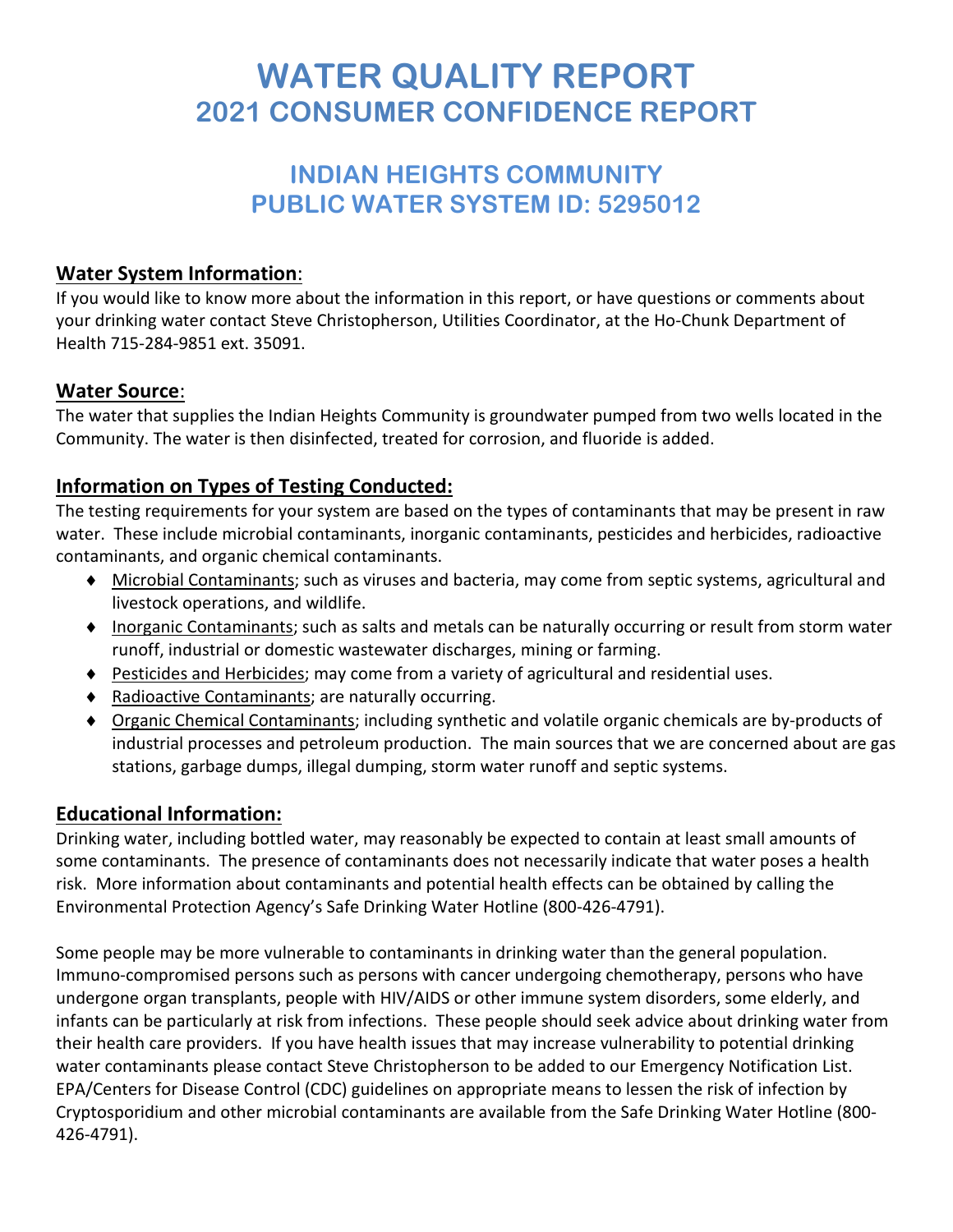# **Abbreviations and Definitions Used in the Report**:

- AL Action Level: The concentration of a contaminant that, if exceeded, triggers treatment or other requirements that a water system must follow.
- MCL Maximum Contaminant Level: The highest level of a contaminant that is allowed in drinking water. MCL's are set as close to the MCLG's as feasible using the best available treatment technology.
- MCLG Maximum Contaminant Level Goal: The level of contamination in drinking water below which there is no known or expected risk to health. MCLG's allow for a margin of safety.
- ppm Parts per Million or milligrams per liter (mg/l).
- ppb Parts per Billion or micrograms per liter (ug/l).
- pCi/L Pico Curies per Liter: A measure of radioactivity.
- <1 Less than 1 (One) and not further definable.
- N/A Not Applicable
- TTHM Total Trihalomethanes
- HHA Haloacetic Acids

#### **Detected Contaminants:**

The table below lists all of the drinking water contaminants that we detected during the calendar year of this report. The presence of contaminants in the water does not necessarily indicate that the water poses a health risk. Unless otherwise noted, the data presented in this table is from testing done in the calendar year of the report. The EPA requires us to monitor for certain contaminants less than once per year because the concentrations of these contaminants do not change frequently. Some of the data though representative of the water quality, may be more than one year old.

| Contaminants                      | <b>MCLG</b> | <b>MCL</b> | Your  | Range |      | Sample  | Violation | <b>Typical Source</b>              |  |  |  |  |
|-----------------------------------|-------------|------------|-------|-------|------|---------|-----------|------------------------------------|--|--|--|--|
| (Units)                           |             |            | Water | Low   | High | Date    |           |                                    |  |  |  |  |
| <b>Inorganic Contaminants</b>     |             |            |       |       |      |         |           |                                    |  |  |  |  |
| Nitrate (ppm)                     | 10          | 10         | 1.8   |       |      | 4/19/21 | No        | Runoff from fertilizer use;        |  |  |  |  |
|                                   |             |            |       |       |      |         |           | Leaching from septic tanks,        |  |  |  |  |
|                                   |             |            |       |       |      |         |           | sewage; Erosion of natural         |  |  |  |  |
|                                   |             |            |       |       |      |         |           | deposits.                          |  |  |  |  |
| Barium (ppb)                      | 2000        | 2000       | 48.4  |       |      | 8/4/21  | No        | Discharge of drilling wastes;      |  |  |  |  |
|                                   |             |            |       |       |      |         |           | Discharge from metal refineries;   |  |  |  |  |
|                                   |             |            |       |       |      |         |           | Erosion of natural deposits.       |  |  |  |  |
| Copper (ppb)                      | 1300        | AL         | 122   | 8.3   | 139  | 9/11/19 | No        | Erosion of natural deposits;       |  |  |  |  |
|                                   |             | 1300       |       |       |      |         |           | Corrosion of household             |  |  |  |  |
|                                   |             |            |       |       |      |         |           | plumbing systems; wood             |  |  |  |  |
|                                   |             |            |       |       |      |         |           | preservatives.                     |  |  |  |  |
| Nickel (ppb)                      | 100         | 100        | 2.6   |       |      | 8/4/21  | No        | Erosion of natural deposits,       |  |  |  |  |
|                                   |             |            |       |       |      |         |           | corrosion of plumbing              |  |  |  |  |
|                                   |             |            |       |       |      |         |           | materials, discharge from metal    |  |  |  |  |
|                                   |             |            |       |       |      |         |           | refineries.                        |  |  |  |  |
| <b>Volatile Organic Compounds</b> |             |            |       |       |      |         |           |                                    |  |  |  |  |
| Bromodichloro                     | N/A         | 80         | 0.67  |       |      | 5/13/20 | No        | Pollution from factories using     |  |  |  |  |
| methane (ppb)                     |             |            |       |       |      |         |           | solvents and degreasers,           |  |  |  |  |
|                                   |             |            |       |       |      |         |           | chemical spills, industrial waste. |  |  |  |  |